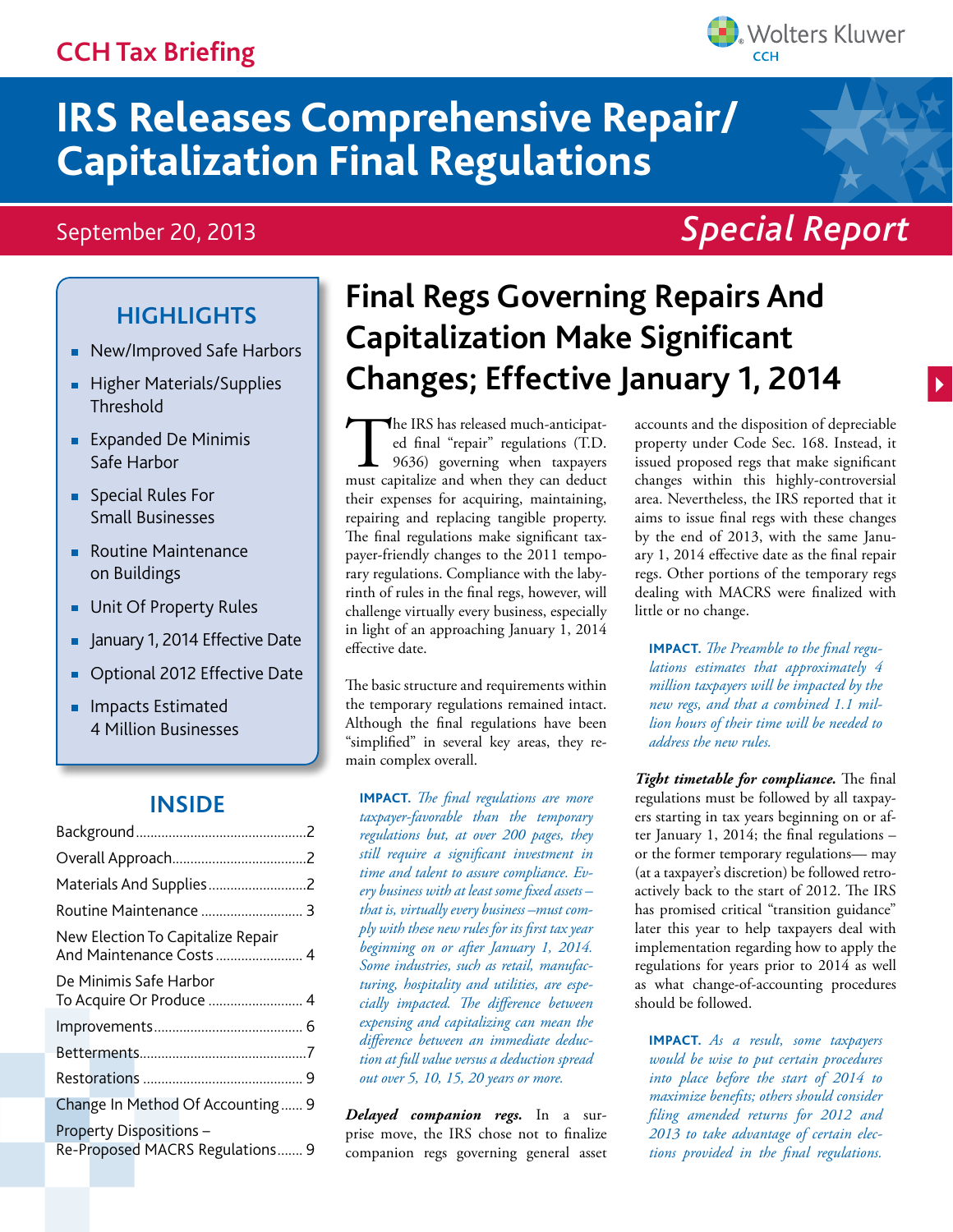<span id="page-1-0"></span>

*Doing nothing is the least attractive option because taxpayers could discover that they are using impermissible procedures in their tax years beginning in 2014.* 

**Comment.** *In March 2013, the IRS issued an updated directive to examiners instructing them not to begin examining costs to maintain, replace or improve tangible property for tax years beginning on or after December 31, 2012 and before 2014. At that time, the IRS instructed its examiners to apply the regulations in effect and follow normal exam procedures and enforce the final regulations for examinations of tax years beginning on or after January 1, 2014. The IRS is expected to clarify its instructions to examiners now that final regulations have been issued.* 

## **BACKGROUND**

The IRS's stated goal in the final regulations is to reduce controversies with taxpayers by moving away from a facts and circumstances determination whenever possible, as well as from the subjective nature of the existing standards in general. Attempts to reduce controversy started with proposed amendments to regulations in 2006 (REG-168745-03, August 21, 2006), followed by new proposed regulations in 2008 (REG-168745-03, March 10, 2008) and temporary regulations (T.D. 9564) in December 2011. In 2012 the IRS moved the effective date of the 2011 temporary regulations from tax years beginning on or after January 1, 2012 to tax years beginning on or after January 1, 2014. Now, the temporary regulations have been modified and finalized. The final regulations carry an effective date of January 1, 2014, with taxpayers given the option to apply either the final or temporary regulations to tax years beginning after 2011 and before 2014.

**IMPACT.** *Practitioners have generally praised the IRS for taking many suggestions seriously, particularly including additional safe harbors and bright line tests in the final regulations. However, some are disappointed that other safe harbors/*

*bright lines were not adopted and that the final regulations remain complex.*

**Notice:** *This CCH Tax Briefing highlights important changes that the final regulations have made to the 2011 temporary regulations. It does not attempt to review all of those provisions that the final regulations have carried forward from earlier versions. A grasp of those early, retained provisions nevertheless remains critical to full compliance. See CCH IntelliConnect for further details.*

"The final regulations provide a general framework for distinguishing capital expenditures from supplies, repairs and maintenance."

### **OVERALL APPROACH**

Code Sec. 263 requires the capitalization of amounts paid to acquire, produce, or improve tangible property. Code Sec. 162 allows the deduction of all ordinary and necessary business expenses, including the costs of certain supplies, repairs, and maintenance. The final regulations provide a general framework for distinguishing capital expenditures from deductible supply, repair and maintenance costs. They also cover accounting for the retirement of depreciable property under Code Sec. 167 and under Code Sec. 168's Modified Accelerated Cost Recovery System (MACRS).

#### *Five Main Areas*

The final regulations follow the basic outline of the proposed and temporary regulations, with changes made within each of five main areas:

- Materials and supplies (Reg. 1.162-3);  $\blacksquare$
- Repairs and maintenance (Reg. 1.162-4)
- Capital expenditures (Reg. 1.263(a)-1);  $\blacksquare$
- Amounts paid for the acquisition or production of tangible property (Reg. 1.263(a)-2); and
- Amounts paid for the improvement of tangible property (Reg. 1.263(a)-3).

#### *Clarifications And Simplifications*

Changes to the temporary regs were made to "clarify, simplify and refine," as well as to create several new safe harbors, according to the IRS. The changes singled out by the IRS in the Preamble include:

- A revised and simplified de minimis safe harbor under Reg. 1.263(a)-1(f);
- The extension of the safe harbor for routine maintenance to buildings;
- An annual election for buildings that cost \$1 million or less to deduct up to \$10,000 of maintenance costs or, if less, two percent of the building's adjusted basis;
- A new annual election to capitalize repair costs that are capitalized on a taxpayer's books and records; and
- The refinement of the criteria for defining betterments and restorations to tangible property.

**IMPACT.** *Many experts who have commented on the final regs agree that these five changes should be highlighted for their importance to taxpayers.* 

The final regulations also tackle accounting for and retirement of depreciable property under Code Sec. 167 and accounting for MACRS property, other than general assets accounts or the definition of disposition for property subject to Code Sec. 168. The two latter issues are covered in a new set of revised proposed regulations "to address significant changes in this area."

#### **MATERIALS AND SUPPLIES**

The cost of non-incidental materials and supplies are generally deducted in the tax year first used or consumed.

The final and temporary regulations define "materials and supplies" to mean tangible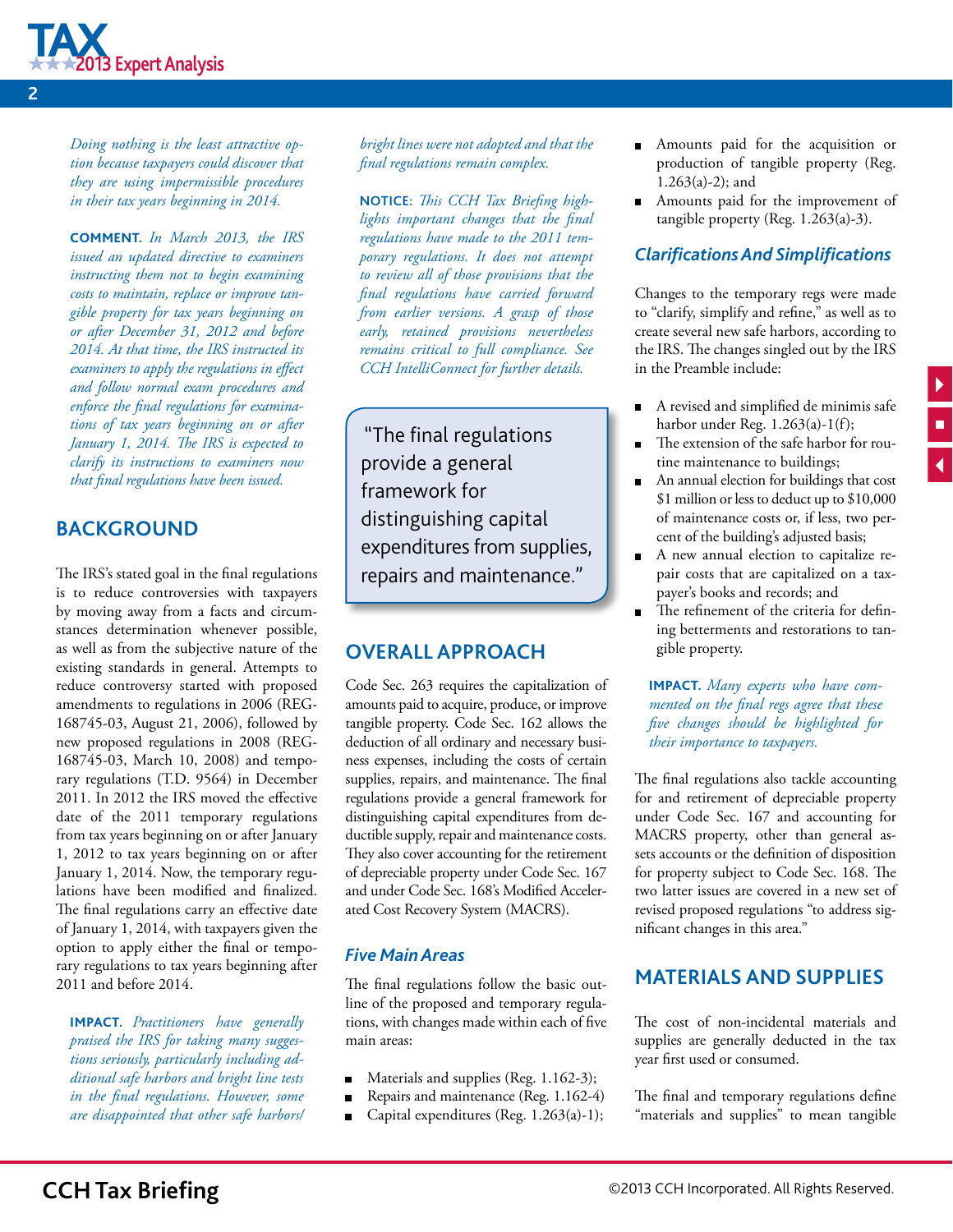<span id="page-2-0"></span>property used or consumed in the taxpayer's business operations that is not inventory and that is:

- A component that is acquired to maintain, repair, or improve a unit of tangible property owned, leased, or serviced by the taxpayer, but is not acquired as part of any single unit of tangible property;
- Fuel, lubricants, water, and similar items that are reasonably expected to be consumed in 12 months or less, beginning when used in a taxpayer's operations;
- A unit of property that has an economic useful life of 12 months or less, beginning when the property is used or consumed in the taxpayer's operations;
- A unit of property with an acquisition or production cost less than \$100 under the temporary regulations and \$200 under the final regulations; or
- Identified by the IRS in published guidance.

**IMPACT.** *Listening to critics, the IRS expanded the definition of materials and supplies that may be expensed to include property with an acquisition or production cost of up to \$200, increased from an original \$100 limit set under the temporary regs. The IRS reasoned that this higher threshold amount will "capture many common supplies such as calculators and coffee makers." The IRS rejected a call for a \$500 threshold as too high, but retained language from the temporary regulations that would permit the IRS the flexibility to change the amount in the future without going through the cumbersome steps to actually amend the regulation.*

#### *Spare Parts*

The final regulations retain the general rule that rotable and temporary spare parts are materials and supplies that are deducted in the year used or consumed unless the taxpayer elects an optional method of accounting for the parts.

However, the final regulations add "standby emergency parts" to the definition of a material or supply that is deducted in the year used or consumed. The optional accounting method does not apply to standby emergency parts.

A rotable spare part is a material or supply which is installed on a unit of property, removed from the property, repaired or improved, and either reinstalled on the same or other property or stored for later installation. Temporary spare parts are components used temporarily until a new or repaired part can be installed and then are removed and stored for later installation. Standby emergency spare parts are parts acquired for a particular machine and set aside to avoid substantial operational time loss. Standby spare parts are usually expensive, and they are not subject to periodic replacement, acquired in quantity, repaired or reused.

Under the final regulations, only rotable, temporary or standby emergency spare parts qualify for the election to capitalize and depreciate as a separate asset amounts paid for materials and supplies used to repair or improve a unit of property. Without this limitation, different recovery periods could apply to a capitalized material or supply and the property it improves or repairs. The limitation is also consistent with previous IRS rulings.

**Comment.** *The procedure to revoke an election to capitalize and depreciate materials and supplies is also clarified. The taxpayer must file a request for a private letter ruling to obtain IRS consent, which the IRS may grant if the taxpayer acted reasonably and in good faith and the revocation will not prejudice the government. The IRS can modify these procedures through published guidance.*

**Comment.** *The IRS rejected a recommendation to expand the definition of rotable and temporary spare parts to include rotable spare parts that the taxpayer leases to customers in the ordinary course of a leasing business. The IRS concluded that such parts are outside the scope of regulations governing materials and supplies. The pro-taxpayer definition of standby emergency spare parts provided* 

*in Rev. Rul. 81-185, however, is adopted into the definition of materials and supplies eligible for the optional capitalization election under Reg. §1.162-3(d).* 

*Consistency with book treatment.* Recognizing that taxpayers may have pools of rotable or temporary parts that are treated differently for financial statement purposes, the final regulations remove the requirement that an electing taxpayer use the optional method for all pools used in the same trade or business. However, if a taxpayer chooses to use the optional method for a pool for tax purposes, but does not use the optional method for that pool in its books and records for the trade or business, the taxpayer must use the optional method for all of its pools in that trade or business.

The IRS declined to make the optional method the default method as it would create an overly burdensome recordkeeping requirement for many taxpayers.

*Safe harbor coordination.* The final regulations seek to better coordinate the application of the de minimis rule applicable to materials and supplies under Code Sec. 162 and the general de minimis rule under Code Sec. 263.

#### *Materials And Supplies Identified In Other Published Guidance*

The IRS clarified that prior published guidance that permits certain property to be treated as materials and supplies remains in effect, including smallwares or certain inventoriable items used by small businesses.

#### **ROUTINE MAINTENANCE**

The temporary regulations provide that the cost of certain routine maintenance need not be capitalized. Under a routine maintenance safe harbor, an amount paid is deductible if it is for recurring activities that a taxpayer expects to perform to keep a unit of property in its ordinarily efficient operating condition. The activities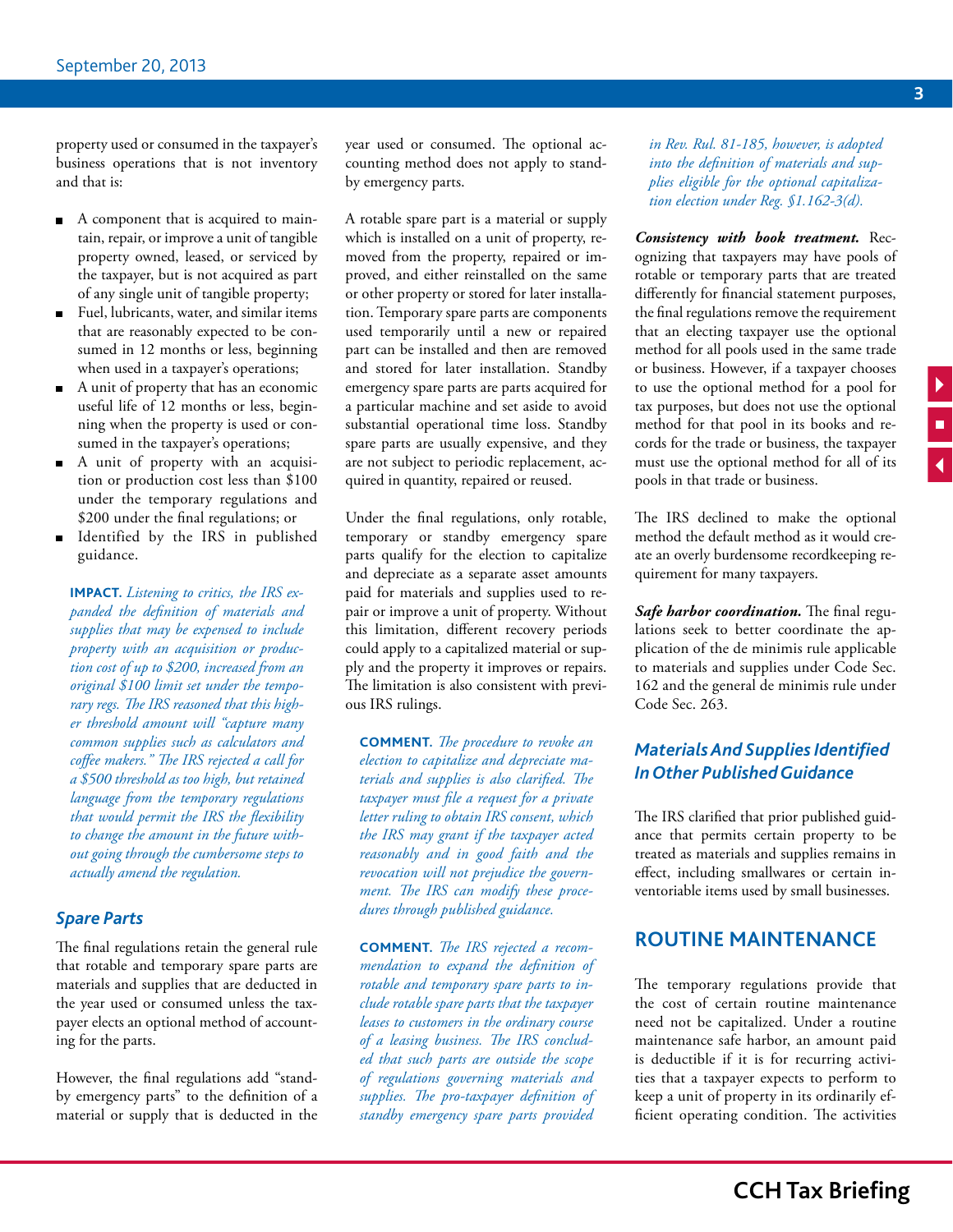<span id="page-3-0"></span>

are routine only if, at the time the unit of property is placed in service, the taxpayer reasonably expects to perform the activities more than once during the class life of the unit of property.

Class life is the same as the MACRS alternative depreciation system (ADS) recovery period. Generally, this is longer than the regular MACRS recovery period.

#### *Buildings Now Included*

The final regulations expand the routine maintenance safe harbor to allow expensing for routine maintenance activities on a building and its structural components (including building "systems"). However, an activity is covered only if the taxpayer reasonably expects to perform such maintenance more than once over a 10-year period.

**IMPACT.** *The 10-year period may disqualify many maintenance items, especially for "smart" buildings and other "low- or no-maintenance" structures. However, the IRS assured taxpayers that it would not apply hindsight in determining whether the taxpayer properly anticipated maintenance more than once over a ten-year period. Thus, so long as the taxpayer reasonably expected to perform the maintenance at least twice in the ten-year period, the safe harbor applies even if the maintenance occurs only once.*

**Comment.** *The IRS reasoned that the inclusion of a routine maintenance safe harbor for buildings should alleviate some of the difficulties that could arise in applying the improvement standards for restorations to building structures and building systems.*

In determining whether maintenance is routine, the final regulations no longer consider the taxpayer's treatment of the costs on its financial statements. The factor was removed because taxpayers may have different reasons for capitalizing maintenance activities on financial statements so that the treatment is not particularly indicative of whether the activities are routine.

Under the final regulations, the routine maintenance safe harbor does not apply to amounts paid for repairs, for maintenance, and for improvements to network assets such as railroad track, oil and gas pipelines, water and sewage pipelines, power transmission and distribution lines, and telephone and cable lines. Network assets were excluded from the safe harbor because of the difficulty in defining the unit of property and the IRS preference for resolving network asset issues through the Industry Issue Resolution (IIR) program.

# **NEW ELECTION TO CAPITALIZE REPAIR AND MAINTENANCE COSTS**

The final regulations allow taxpayers to make an annual election to opt out of expensing repair and maintenance costs if the taxpayer treats the costs as capital expenditures on its books and records. A taxpayer must elect to capitalize these expenses on its return. An electing taxpayer must also depreciate the expenditures.

**CAUTION.** The preamble to the final reg*ulations provides that this annual election may not be revoked. The new election allows a taxpayer to treat amounts paid during the tax year for the repair and maintenance of tangible property as amounts paid to improve that property and as an asset subject to the allowance for depreciation. The election applies only to amounts that the taxpayer incurs in carrying on a trade or business and treats as capital expenditures on its books and records used for regularly computing income.* 

The election applies to all amounts paid for repair and maintenance to tangible property that the taxpayer treats as capital expenditures on its books and records for the tax year. An electing taxpayer must begin to depreciate the cost of such improvements when they are placed in service by the taxpayer under the applicable provisions of the Tax Code and regulations. The election is made by attaching a statement to the taxpayer's timely filed original tax return (including extensions) for the tax year in which the repair and maintenance expenditures are paid. The election may not be made by filing an application for a change in method of accounting or, unless permission to file a late election is first obtained, on an amended return.

**IMPACT.** *This election allows a taxpayer to align its tax treatment with capitalization policies used for its books and records, thus eliminating book-to-tax differences and reducing administrative costs. Taxpayers making this election also can avoid the application of difficult and often subjective rules in determining whether a particular expenditure is currently deductible as a repair or must be capitalized.*

The election does not apply to amounts paid for repairs or maintenance of rotable or temporary spare parts that are subject to the elective optional method of accounting for them.

In the case of a partnership or S corporation, the election is made by the partnership or S corporation and not by the partner or shareholder.

Unlike certain other elections in the final regulations, there is no option to file an amended 2012 or 2013 return to make this election.

# **DE MINIMIS SAFE HARBOR TO ACQUIRE OR PRODUCE**

A taxpayer is generally required to capitalize amounts paid to acquire or produce a unit of real or personal property. The IRS provided a de minimis exception in the temporary regulations and enhanced it in the final regulations.

#### *Temporary Regs*

The de minimis exception in the temporary regulations allowed the deduction of amounts (up to a specified ceiling) paid for the acquisition or production of a unit of tangible property if the taxpayer had an applicable financial statement, had written accounting procedures for expensing amounts paid for property that did not exceed specified dollar amounts, and treated those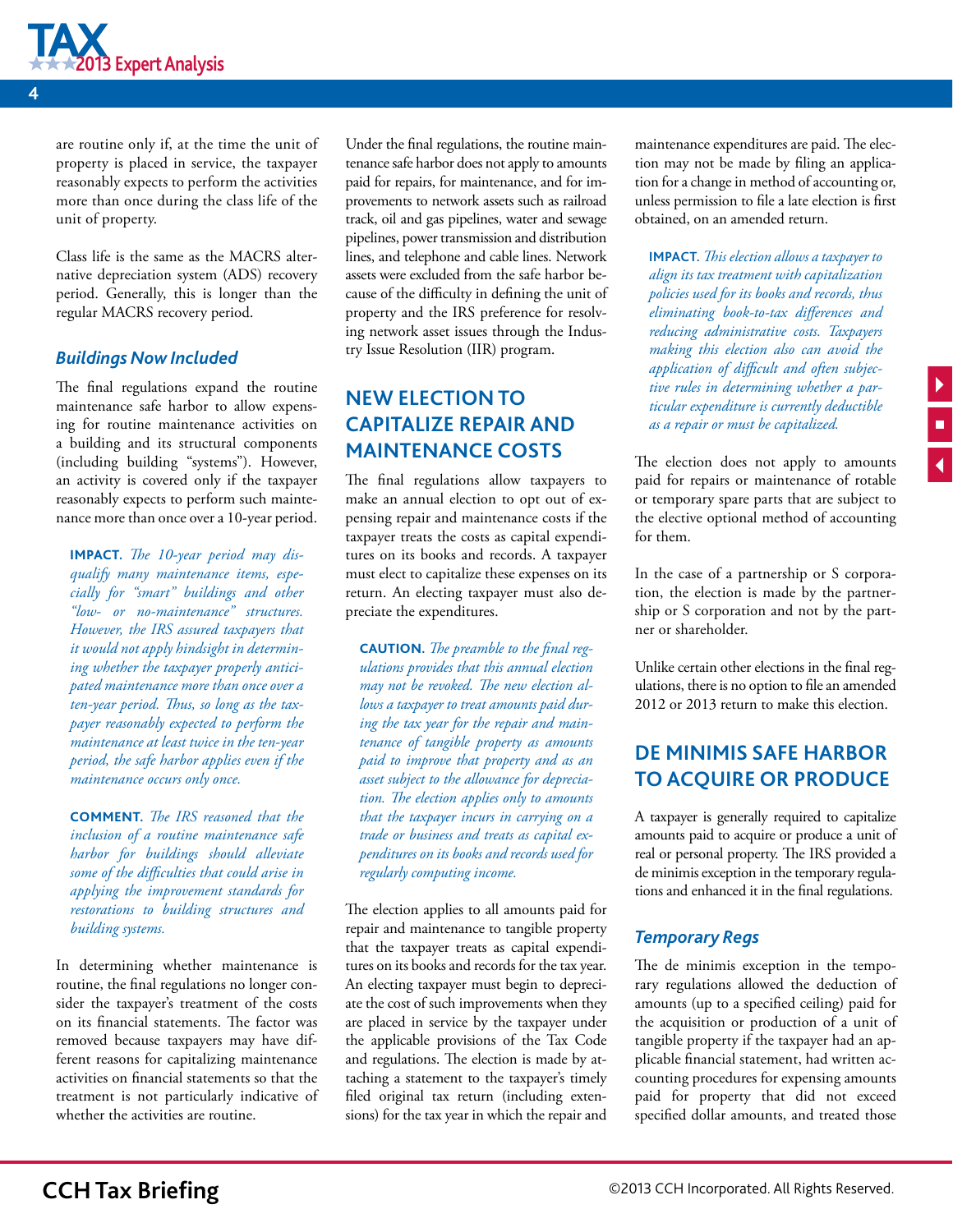amounts as expenses on its applicable financial statement. Under an aggregate ceiling, a deduction allowed by the de minimis exception could not exceed the greater of:

- (1) 0.1 percent of the taxpayer's gross receipts for the tax year as determined for federal income tax purposes, or
- (2) two percent of the taxpayer's total depreciation and amortization expense for the tax year as determined on the taxpayer's applicable financial statement.

#### *Final Regs*

The final regulations remove the aggregate ceiling to the de minimis rule and replace it with a more manageable per-item or per-invoice limit. A taxpayer with an applicable financial statement may deduct up to \$5,000 of the cost of an item of property per invoice (or per item as substantiated by an invoice). The required written accounting procedures in effect as of the beginning of the tax year may specify a per item amount of less than \$5,000. As noted below, the final regulations allow taxpayers without an applicable financial statement to elect the de minimis safe harbor and expense up to \$500 per invoice/item.

**IMPACT.** *The de minimis rule had been hailed as one of the most important provisions of the temporary regulations. Previously, expensing policies were not governed by any specific rules or requirements other than that the policy could not materially distort income. The aggregate ceiling in the temporary regulations was a step toward providing a bright-line standard, but the final regulations improve on this by eliminating the overall ceiling in favor of a per item or per invoice limit. The final regulations also extend the de minimis exception to taxpayers that do not have applicable financial statements, albeit at a lower per invoice/item limit (\$500 instead of \$5,000, as discussed in more detail below).*

**Comment.** *When accounting procedures expense items that exceed the*  *\$5,000 limit, it may still make the case with its IRS exam team that a greater amount is reasonable under its facts and circumstances. The IRS reminded taxpayers that the \$5,000 limit is a safe harbor, rather than an absolute limit.* 

**IMPACT.** *To take advantage of the \$5,000 de minimis rule, taxpayers must have written book policies in place at the start of the tax year that specify a per-item dollar amount (up to \$5,000) that will be expensed for financial ac-*

"Changes to the temporary regs were made to 'clarify, simplify, and refine,' as well as to create several new safe harbors, according to the IRS."

*counting purposes. Calendar-year taxpayers, therefore, should work on having a policy in place by year-end 2013 to qualify for 2014. Although many taxpayers did not have written expensing policies in effect at the beginning of their 2012 tax year (the temporary regulations were issued in December 2011), the IRS declined to grant transitional relief for taxpayers who would otherwise have been able to apply the de minimis rule under the temporary regulations to their 2012 tax year.*

*De minimis safe harbor is elective.* Under the temporary regulations, the de minimis rule appeared to apply to all qualifying expenses, unless the taxpayer "elected" not to apply the rule to a particular expense by capitalizing it. The final regulations provide that the de minimis rule is a safe harbor that is elected annually by including a statement with the taxpayer's tax return for the year elected. The election applies to all qualifying expenses, including materials and supplies that meet the requirements

for qualification; an electing taxpayer cannot exclude particular qualifying expenses. An election to use the safe harbor may not be made through the filing of an application for change in accounting method. A late election may be made on an amended return only with IRS consent. The election is irrevocable.

**Comment:** *A transitional rule allows taxpayers to apply the de minimis rule contained in the final regulations to a tax year beginning in 2012 or 2013 by filing an amended Federal tax return. This relief is also provided for certain other provisions that require an election.*

**Comment.** *Regardless of whether or not the taxpayer has an applicable financial statement, the de minimis safe harbor does not preclude a taxpayer from reaching an agreement with the IRS that certain items will not be reviewed. Examining agents do not need to revise their materiality thresholds in accordance with the safe harbor limitations.*

*Useful life of 12 months or less.* The final regulations also expand the safe harbor to include amounts paid for property with an economic useful life of 12 months or less if the taxpayer's accounting procedures in place at the beginning of the tax year provide for the current deduction of such amounts. The cost of each item of shortlived property that is deductible under this de minimis rule may not exceed \$5,000 (\$500 for taxpayers without an applicable financial statement). The taxpayer's accounting procedures do not need to put a dollar cap on the cost of an item of shortlived property that it expenses under its accounting procedures. For example, if the taxpayer's accounting procedures expense all assets with a useful life of 12 months or less, the de minimis safe harbor applies to all such amounts unless the property costs more than \$5,000 per invoice/item (or more than \$500 if the taxpayer does not have an applicable financial statement).

*Materials and supplies.* In one of the few provisions in the final regulations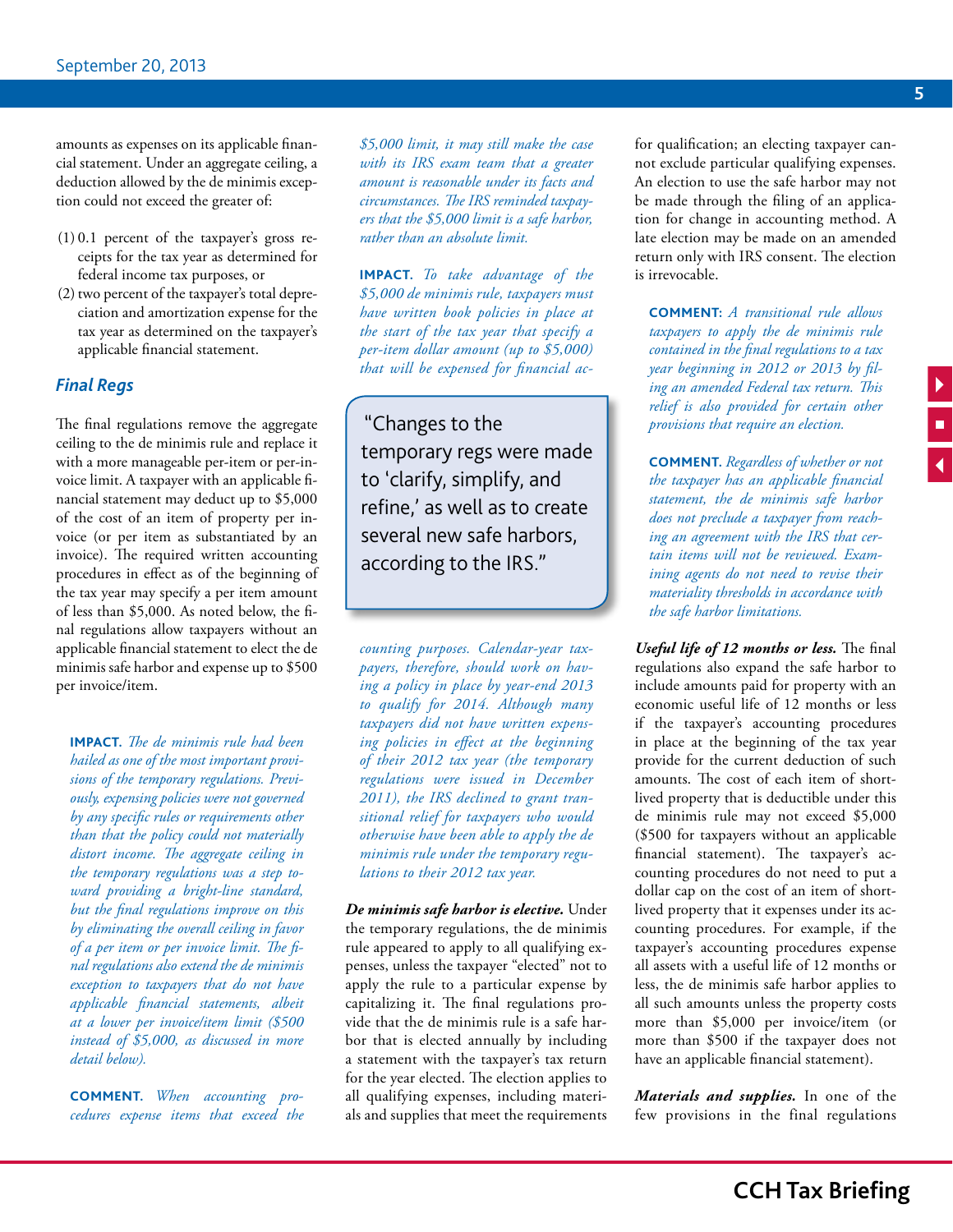<span id="page-5-0"></span>

that is more restrictive to taxpayers, the final regulations require that an electing taxpayer must apply the de minimis safe harbor to all amounts, including eligible materials and supplies. The IRS argued that doing so simplifies the application of the de minimis rule and reduces its administrative burden.

The temporary regulations allowed a taxpayer that elected the de minimis safe harbor to apply it only to selected materials and supplies. Thus, the taxpayer could either deduct materials and supplies when used or consumed, or make the de minimis election and deduct their cost when paid, assuming the costs otherwise qualified for deduction under the de minimis rule.

#### *Taxpayers Without Applicable Financial Statements*

In a concession principally to smaller businesses, the final regulations add a safe harbor for taxpayers without an applicable financial statement. The per-item or invoice threshold amount in that case is \$500. The IRS argued that it was justified in imposing that lower threshold since there would be less assurance that the accounting procedures clearly reflect income. The \$500 limit (like the \$5,000 ceiling for taxpayers with applicable financial statements) is all or nothing; if the cost of an invoice or item exceeds the applicable limit, then no portion of the cost is deductible under the safe harbor.

#### *Special Rules For Determining Invoice Price*

The final regulations provide an anti-abuse rule that prohibits taxpayers from "manipulating a transaction" to avoid the \$5,000 or \$500 per item limit. The rule specifically prohibits "componentization" of an item of property. For example, a taxpayer who purchases a truck cannot split the cost of the truck into three components (such as the engine, cab and chassis) on three invoices in order to avoid the dollar limit.

The final regulations also clarify the treatment of transaction costs and certain other additional costs paid in connection with the acquisition of property for purposes of the \$5,000/\$500 per item limit.

A taxpayer must include all additional costs, such as delivery fees, installation services, and similar costs that are included on the same invoice as the invoice for the cost of the property. If these additional costs are not included on the same invoice as the property the taxpayer may, but is not required to, include the additional costs in the item of property.

**COMMENT:** *The inclusion of additional costs by the vendor in the same invoice as the property item could unnecessarily cause the cost of the property item to exceed the \$5,000 or \$500 limit. The taxpayer should arrange in advance for separate invoices for the property item and additional costs if possible in such a situation. It does not appear that this strategy would violate the anti-abuse rule. An example included in the final regulations allows a taxpayer to include separately-invoiced related costs in the de minimis election.*

When multiple items of property are purchased on one invoice and additional costs are stated as a lump-sum, the taxpayer must use a reasonable method to allocate the additional costs among each item of property when computing the per item cost.

#### **IMPROVEMENTS**

The final regulations continue to require capitalization of amounts paid to improve a unit of tangible property. A unit of property is improved if amounts are paid for activities performed by the taxpayer resulting in:

- A betterment to the unit of property;
- A restoration of the unit of property; or
- Adaptation of the unit of property to a new or different use.

**Comment.** *A unit of property for this purpose consists of a group of functionally interdependent components, such as the parts of a machine, with the machine being treated as a unit of property. In the case of a building, the building (including its structural components) is a unit of property. However, certain major systems of the building, such as heating, air conditioning, and ventilation (HVAC), plumbing, and electrical, are treated as separate units of property for purposes of determining whether there has been a capitalizable betterment, restoration, or adaption to the system.*

The final regulations retain the unit of property rules in the temporary regs. For real property, the regs continue to apply the rules to both the building structure and to specified building systems. They also keep certain simplifying conventions, including a routine maintenance safe harbor and the optional regulatory accounting method.

**IMPACT.** *The IRS explained that application of the improvement rules to both the building structure and the defined building systems is necessary to help ensure that the improvement standards are applied equitably and consistently across building property.* 

**IMPACT.** *The IRS does recognize that some taxpayers may have "particular facts and circumstances of a subset of buildings used in one or more industries" that present unique challenges to application of the building structure or building system definitions. For them, the IRS suggested that they request guidance under the Industry Issue Resolution (IIR) procedures.*

*Removal costs.* The final regulations clarify that the cost of removing a depreciable asset or a component of a depreciable asset is not capitalized as an improvement if the taxpayer realizes gain or loss on the removed asset or component. If a taxpayer disposes of a component of a unit of property and the disposal is not a disposition on which gain or loss is realized, then the taxpayer deducts the costs of removing the component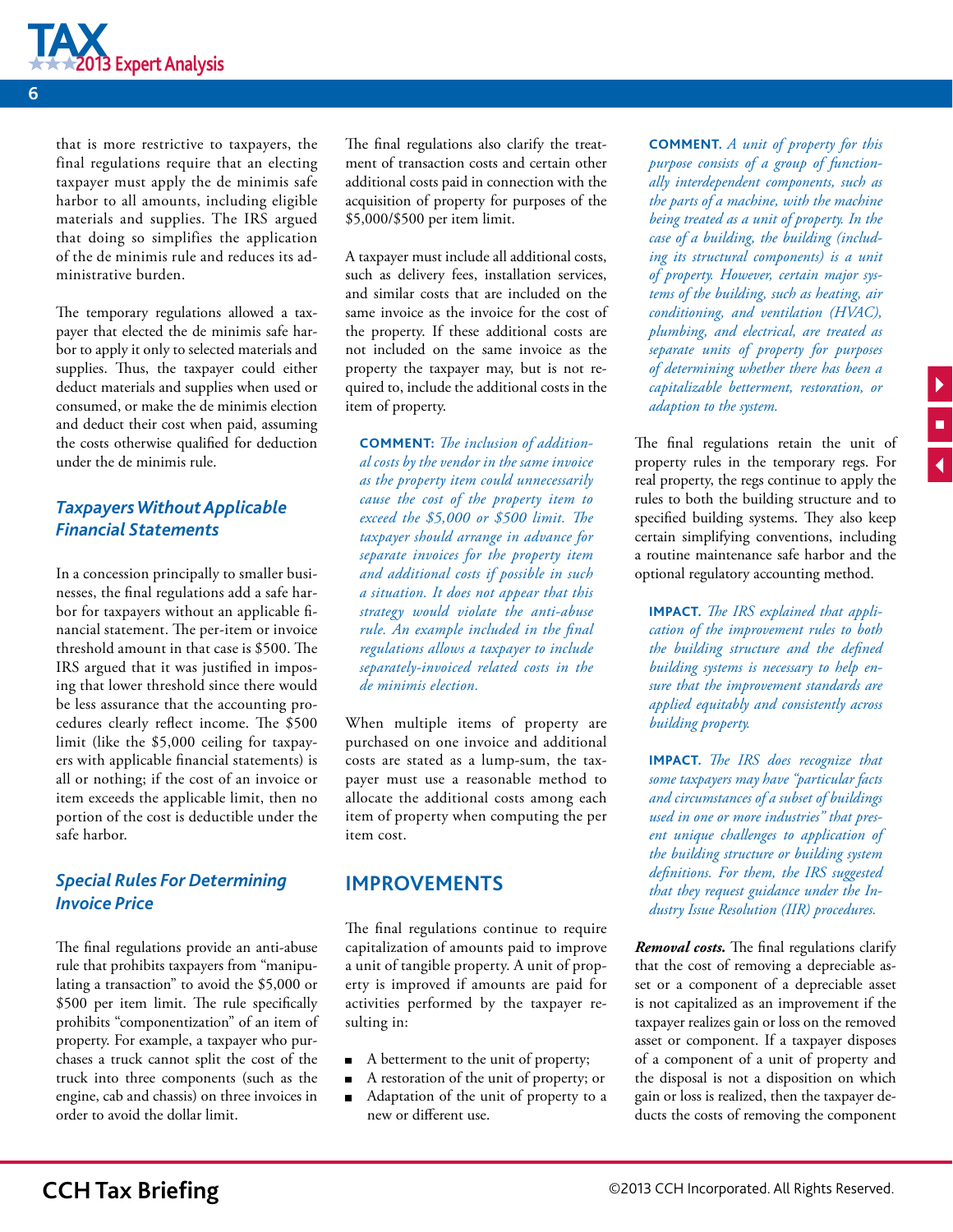<span id="page-6-0"></span>if the removal costs directly benefit or are incurred by reason of a repair to the unit of property. Otherwise the removal costs are capitalized as part of the improvement costs to the unit of property.

**IMPACT:** *Under proposed MACRS disposition regulations that were issued in conjunction with the final repair regulations, a taxpayer may recognize a loss on the retirement of a component of an asset, such as a structural component of a building, if the taxpayer makes an election to treat the retirement as a partial disposition of an asset and recognize the loss. This election should be exercised with caution because the final regulations retain the rule in the temporary regulations which requires the capitalization of any costs related to a repair as a restoration if a loss deduction is claimed. Under the temporary MACRS regulations, which are optionally effective for tax years beginning on or after January 1, 2012 and before January 1, 2014, loss recognition on the retirement of a structural component is mandatory unless the taxpayer places the building in a general asset account.* 

#### *Safe Harbor For Small Taxpayers With Buildings*

Small taxpayers complained that they could not afford to collect and maintain the documentation necessary to apply the improvement rules in the final regulations to their buildings. In response, the final regulations include an annual safe harbor election for buildings owned or leased by a taxpayer with an unadjusted basis (i.e., generally cost) no greater than \$1 million.

The taxpayer must have average annual gross receipts of \$10 million or less during the three preceding tax years. Gross receipts are specially defined and include income from sales (unreduced by cost of goods), services, and investments.

In the case of a lessee, the unadjusted basis of the building is equal to the total amount of (undiscounted) rent paid or expected to be paid over the entire lease term, including expected renewal periods.

Under the new exception, the small taxpayer is not required to capitalize improvements if the total amount paid for repairs, maintenance, improvements and similar activities during the year that are performed on the building does not exceed the lesser of \$10,000 or two percent of the unadjusted

"The final regulations remove the aggregate ceiling to the de minimis rule. In place of an aggregate ceiling, a more manageable per item or per invoice ceiling now applies."

basis of the building. Amounts deducted under the de minimis rule or the new safe harbor for routine maintenance are counted toward the \$10,000 limit. No amount is deductible under the safe harbor for buildings if this limit (or the \$1 million adjusted basis limit) is exceeded. The safe harbor is applied separately to each building owned or leased by the taxpayer.

Eligible property includes a building (including structural components and building systems) owned or leased by a qualifying taxpayer and also portions of buildings that are owned or leased and considered separate units of property under the regulations, such as an individual condominium or cooperative unit or office space. The safe harbor does not apply to costs paid with respect to exterior land improvements that are separate units of property.

**IMPACT.** *Although the new safe harbor is helpful, small businesses continue to complain that the regulations require costly accounting "paperwork." Nevertheless, under the final regulations, small*  *taxpayers do not have to analyze the building systems.* 

**Comment.** *As with the \$200 materials and supplies threshold, the IRS is given the authority to adjust the \$10,000, 2 percent, and \$1 million amounts in the future through published guidance.* 

The election is made annually on a timely filed (including extensions) original income tax return. In the case of a partnership or S corporation that owns or leases a building, the partnership or S corporation makes the election. The election may not be made by filing an application for a change in accounting method or on an amended return unless permission to file a late election on an amended return is first obtained. The election is irrevocable.

**Comment:** *A transitional rule allows taxpayers, by filing an amended Federal tax return, to apply the safe harbor as contained in the final regulations to a tax year beginning in 2012 or 2013 even though a timely election was not initially made. This relief is also provided for certain other provisions that require an election.*

#### **BETTERMENTS**

In the final regulations, the IRS has clarified the betterment rules and revised two of the betterments tests. Under the temporary regulations, a betterment is defined as an expenditure that:

- (1) ameliorates a material condition or defect that existed prior to the acquisition of the property or arose during the production of the property;
- (2)*results in* a material addition to the unit of property (including a physical enlargement, expansion, or extension); or
- (3) *results in* a material increase in the capacity, productivity, efficiency, strength, or quality of the unit of property or its output.

Under the final regulations no change is made to the first betterment test. However,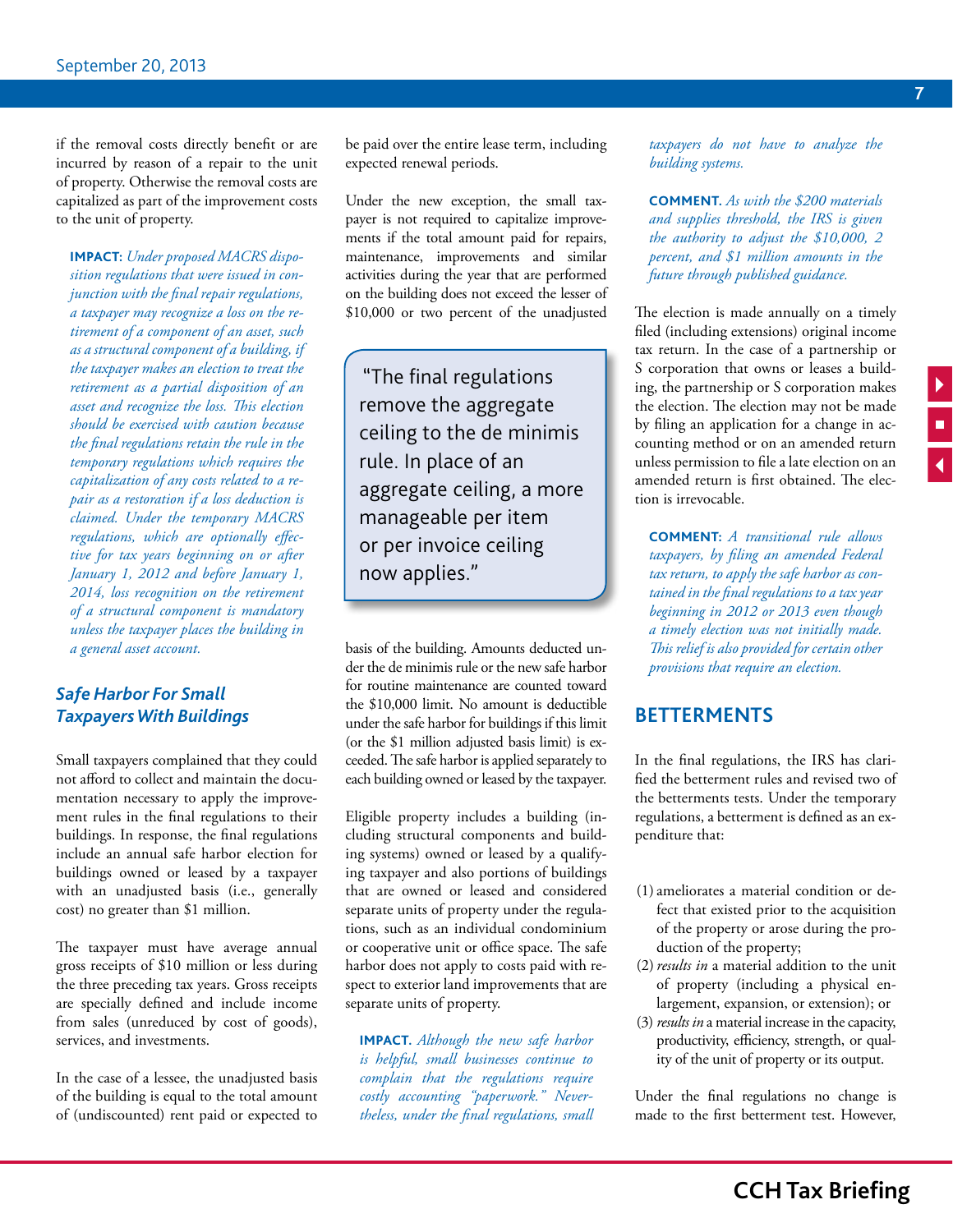

the second and third tests are changed to eliminate the "results in" standard. Specifically, under the final regulations, a betterment under the two revised standards now includes an expenditure if it:

- (1) is for a material addition, including a physical enlargement, expansion, extension, or addition of a major component to the unit of property or a material increase in the capacity, including additional cubic or linear space, of the unit of property; or
- (2) is reasonably expected to materially increase the productivity, efficiency, strength, quality, or output of the unit of property.

**IMPACT.** *The elimination of the nonsubjective "results in" standard should reduce controversy for expenditures that span more than one tax year or when the outcome of the expenditure is uncertain when the expenditure is made.*

The final regulations clarify that if an addition or increase in a particular factor cannot be measured in the context of a specific type of property, then the factor is not relevant in determining whether there has been a betterment to the property. For example, the "productivity" or "output" standards, while relevant in analyzing a machine, would normally have no relevance to a building structure and, therefore, should be ignored when considering whether expenditures result in a betterment to a building structure.

The final regulations also clarify situations involving refreshing or remodeling retail

#### **Final Repair/Capitalization Regulations: Targeted Areas**

The Preamble to the final regulations within TD 9636 (September 13, 2013) focuses on what changes the IRS made to the 2011 temporary regulations and the reasons behind them. The IRS also used the Preamble to explain the reasons why certain requests for changes made by the public were not adopted by the final regulations. *The following outline of the Preamble may be used as an aid in identifying the many areas addressed by the IRS in drafting the final regulations:* 

#### **II.** *Materials and Supplies Under [§1.162-3](file:///L:/FAST/ftw-top/TaxBriefings/13-September_Repair-Regs/Word%20docs/javascript:void(0))*

- A. *Definition of materials and supplies*
- B. *Election to capitalize certain materials and supplies*
- C. *Optional method for rotable and temporary spare parts*
- D. *Materials and supplies under the de minimis safe harbor*
- E. *Property treated as materials and supplies in published guidance*
- **III.** *Repairs Under [§1.162-4](file:///L:/FAST/ftw-top/TaxBriefings/13-September_Repair-Regs/Word%20docs/javascript:void(0))*
- **IV.** *De Minimis Safe Harbor Under [§§1.263\(a\)-1\(f\)](file:///L:/FAST/ftw-top/TaxBriefings/13-September_Repair-Regs/Word%20docs/javascript:void(0)) and 1.162-3(f)*
	- A. *De minimis safe harbor ceiling*
	- B. *Taxpayers without an applicable financial statement*
	- C. *Safe harbor election*
	- D. *Written accounting procedures*
	- E. *Application to consolidated group members*
	- F. *Transaction and other additional costs*
	- G. *Materials and supplies*
	- H.*Coordination with [section 263A](file:///L:/FAST/ftw-top/TaxBriefings/13-September_Repair-Regs/Word%20docs/javascript:void(0))*
	- I. *Change in accounting procedures not change in method of accounting*
- **V.** *Amounts Paid to Acquire or Produce Tangible Property Under [§1.263\(a\)-2](file:///L:/FAST/ftw-top/TaxBriefings/13-September_Repair-Regs/Word%20docs/javascript:void(0))*
- **VI.** *Amounts Paid to Improve Property Under [§1.263\(a\)-3](file:///L:/FAST/ftw-top/TaxBriefings/13-September_Repair-Regs/Word%20docs/javascript:void(0))*
	- A. *Overview*
	- B. *Determining the unit of property*
	- C. *Unit of property for leasehold improvements*
	- D. *Special rules for determining improvement costs*
- 1. Costs incurred during an improvement
- 2. Removal Costs
- E. *Safe harbor for small taxpayers*
- F. *Safe harbor for routine maintenance*
	- 1. Buildings
	- 2. Other Changes
	- 3. Reasonable Expectation that Activities Will be Performed More than Once
	- 4. Amounts Not Qualifying for the Routine Maintenance Safe Harbor
- G. *Betterments*
	- 1. Overview
	- 2. Amelioration of Material Condition or Defect
	- 3. Material Addition or Increase in Productivity, Efficiency, Strength, Quality, or Output
	- 4. Application of Betterment Rule
	- 5. Retail Store Refresh or Remodels
- H. *Restorations*
- 1. Overview
	- 2. Replacement of a Major Component or Substantial Structural Part
		- a. Definition of major component and substantial structural part
		- b. General rule for major component and substantial structural part

c. Major component and substantial structural part of buildings

- 3. Casualty Loss Rule
- 4. Salvage Value Exception
- 5. Rebuild to Like-New Condition
- I. *Adaptation to a new or different use*
- **VII.** *Optional Regulatory Accounting Method*

#### **VIII.** *Election to Capitalize Repair and Maintenance Costs*

- **IX.** *Applicability Dates*
- **X.** *Change in Method of Accounting*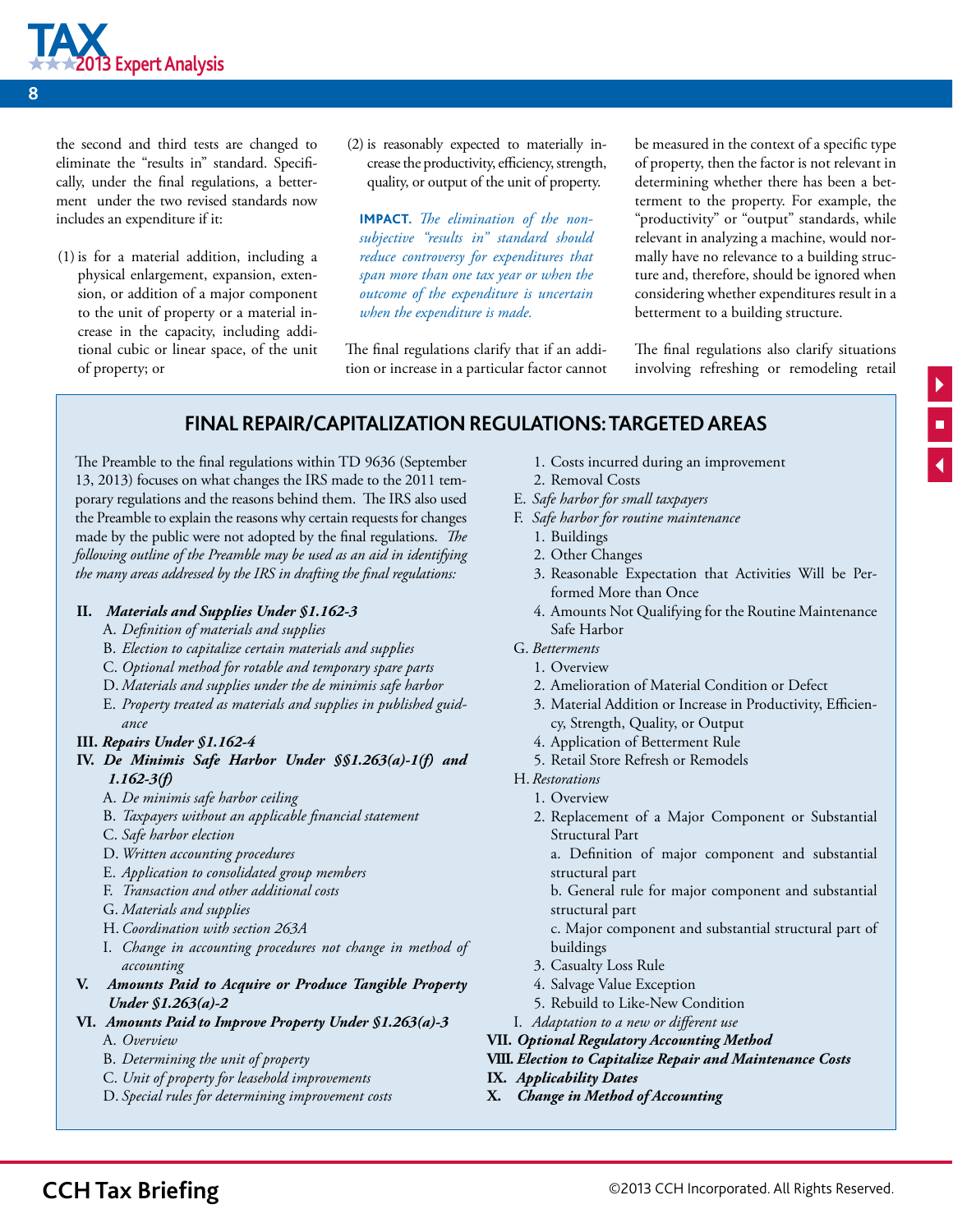<span id="page-8-0"></span>stores in particular, by fine-tuning examples in which such actions move from being maintenance activities to betterments that must be capitalized.

**IMPACT.** *The result of the IRS's clarification of the betterment rules may be less wiggle room for some taxpayers* 

**Comment.** *The IRS declined suggestions of quantitative bright lines in applying the betterment rules. However, it added detail in a number of examples within the final regulations to help taxpayers draw the necessary distinctions.*

**Comment.** *Facts and circumstances taken into account in determining whether an expenditure results in a betterment include but are not limited to, the purpose of the expenditure, the physical nature of the work performed, and the effect of the expenditure on the unit of property. The treatment of an expenditure on a taxpayer's applicable financial statement is removed by the final regulations as a factor in considering whether an expenditure results in a betterment since taxpayers apply standards that may differ significantly than the standards in the regulations in determining whether to capitalize a cost for financial accounting purposes.* 

#### **RESTORATIONS**

The final regulations provide some relief from a rule in the temporary regulations which required a taxpayer to capitalize the entire cost of repairing property that was damaged in a casualty if the taxpayer adjusted the basis of the property as a result of claiming a casualty loss. Capitalization was required even if the adjusted basis of the building (generally, the amount to which the casualty loss is limited) was less than the amounts that could otherwise be deducted as a repair expense. Even if a taxpayer chooses not to claim a casualty loss, the basis adjustment for the loss that could be claimed is required and the deduction of related repair expenses is prohibited under the temporary regulations.

The final regulations revise the casualty loss rule to permit a deduction for amounts spent in excess of the adjusted basis of the property damaged in a casualty event provided they would otherwise be considered deductible repair expenses. A taxpayer is still required to capitalize amounts paid to restore damage to property that would be capitalized without regard to the casualty loss rule, but the costs required to be capitalized under the casualty loss rule are limited to the excess of (1) the taxpayer's basis adjustments resulting from the casualty event, over (2) the amount paid for restoration of damage to the unit of property that are otherwise considered capitalizable restorations. Casualty-related expenditures in excess of this limitation may be deducted as repair expenses if they so qualify.

**Example:** *A storm damages a building with an adjusted basis of \$500,000. The cost of restoring the building is \$750,000, consisting of a roof replacement (\$350,000) and clean-up/repair costs (\$400,000). A \$500,000 casualty loss is claimed. The cost of the roof must be capitalized as an improvement because it is a major component and substantial structural part of the building. The remaining \$400,000 clean/up repair costs must be capitalized to the extent of the \$150,000 excess of the building's adjusted basis (\$500,000) over the capitalized cost of the roof (\$350,000). The remaining \$250,000 of repair/clean-up costs (\$400,000 - \$150,000) may be currently deducted.* 

*Rebuilt like new.* The final regulations retain the rule that a capitalizable restoration includes rebuilding a unit of property to a like-new condition after the end of its class life. A property is rebuilt to a likenew condition if it is brought to the status of new, rebuilt, remanufactured, or similar status under the terms of any federal regulatory guideline or the manufacturer's original specifications. The final regulations clarify that generally a comprehensive maintenance program, conducted according to the manufacturer's original specifications, even though substantial, does not return a unit of property to likenew condition.

# **CHANGE IN METHOD OF ACCOUNTING**

A taxpayer may choose to apply the final regulations to tax years beginning on or after January 1, 2012, or in certain cases to amounts paid or incurred in tax years beginning on or after January 1, 2012 (application on or after January 1, 2014 is required). The IRS promised in the Preamble to the final regulations to provide separate procedures under which taxpayers may obtain automatic consent for a tax year beginning on or after January 1, 2012, to change to a method of accounting provided in the final regulations. The IRS expects to issue this guidance shortly.

**Comment.** *Most changes in accounting required under the final regulations will require the computation of a Code Sec. 481(a) adjustment. The IRS reported that it anticipates that where a taxpayer seeks to change to a method of accounting that is applicable only to amounts paid or incurred in tax years beginning on or after January 1, 2014, a limited Code Sec. 481(a) adjustment will apply, taking into account only amounts paid or incurred in tax years beginning on or after January 1, 2014, or at a taxpayer's option, amounts paid or incurred in tax years beginning on or after January 1, 2012.*

# **PROPERTY DISPOSITIONS – RE-PROPOSED MACRS REGULATIONS**

The IRS did not finalize or remove the temporary regulations under Code Sec. 168 on general asset accounts and the disposition of depreciable property. Instead, the IRS issued new proposed regulations (REG-110732- 13). The proposed regulations will affect all taxpayers that dispose of MACRS property. Because the changes are substantial, the IRS decided it needed to give taxpayers another opportunity to comment.

 $\begin{array}{c|c|c|c} \hline \textbf{L} & \textbf{L} & \textbf{L} \\ \hline \textbf{L} & \textbf{L} & \textbf{L} \\ \hline \textbf{L} & \textbf{L} & \textbf{L} \\ \hline \end{array}$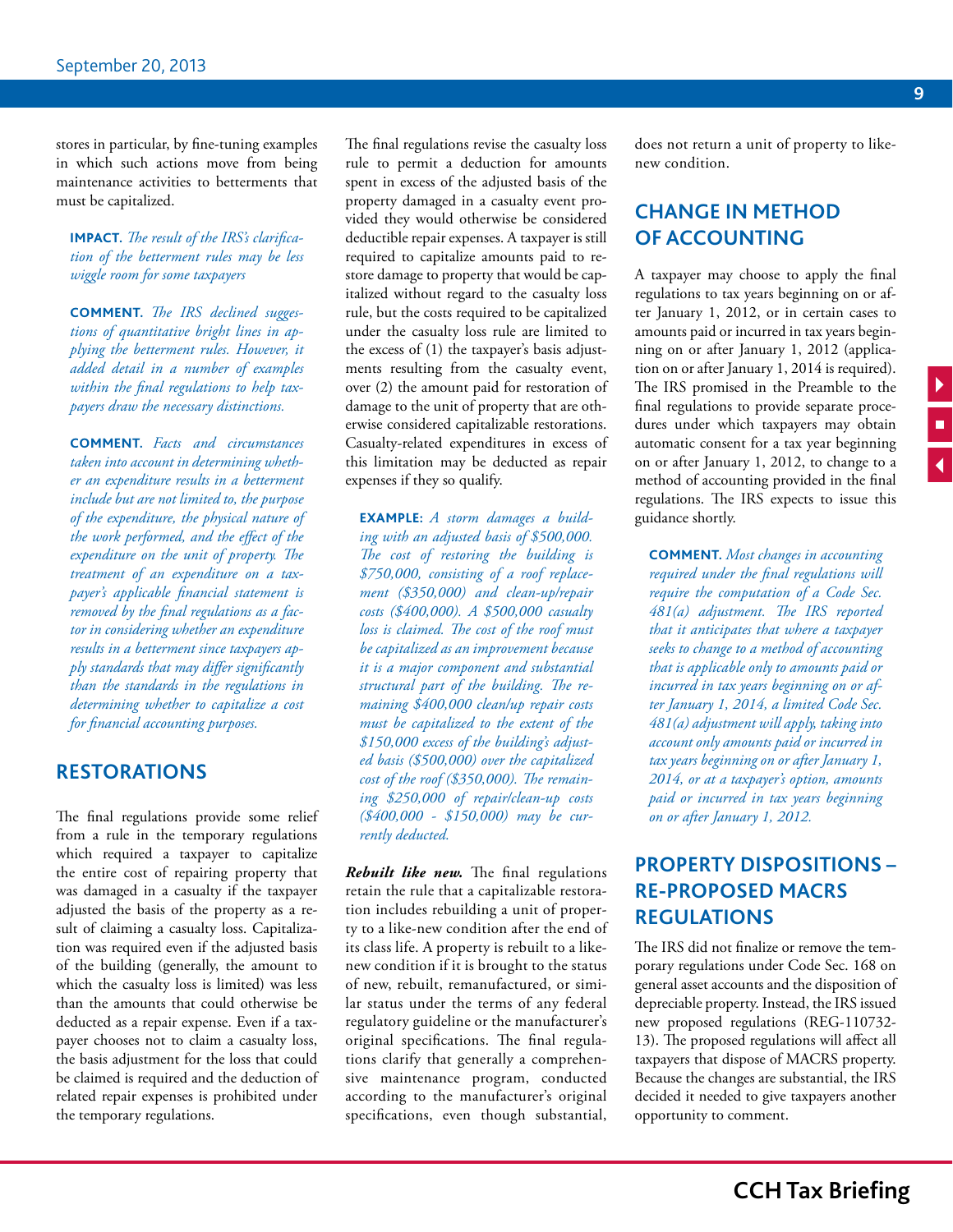

**COMMENT:** *The IRS, however, did finalize temporary MACRS regulations dealing with the depreciation of capital expenditures by lessors and lessees and accounting for MACRS property in single item and multiple asset accounts without significant change.*

#### *Dispositions Under Temporary And Proposed Regs*

Prior to the temporary regulations, a taxpayer that retired a structural component of a building could not treat the retirement as a disposition and take a loss. Instead, the taxpayer had to continue depreciating the retired component and begin depreciating the replacement component (such as a retired and a new roof). The 2011 temporary regulations, however, treated the retirement of a structural component as a disposition of an asset and required a taxpayer to claim a loss equal to the remaining adjusted basis of the retired structural component. Unfortunately, this rule could have an adverse impact because the repair regulations require the capitalization of amounts paid for the replacement of a component of property that might otherwise be deductible as repair costs if a loss is claimed for the replaced component.

To alleviate this result, the IRS 2011 temporary regulations revised the rules for MACRS general asset accounts (GAAs). Under the revised rules a taxpayer who placed a building or other asset in a general asset account was not required to claim a loss on the retirement of a structural or other component that is considered an asset unless an affirmative election was made to treat the retirement as a "qualifying disposition." Previously, this election for qualifying dispositions was only available in a few select circumstances. Under the temporary regulations the election was expanded to virtually any disposition.

**IMPACT.** *Assuming an asset was placed in a general asset account, a taxpayer could base the decision on whether or not to treat a retirement of an asset (such* 

*as a structural component) as a qualifying disposition on whether or not the replacement costs constituted deductible repair expenses. If the replacement costs were deductible repairs then generally no election would be made to treat the retirement as a qualifying disposition and claim a loss. If an election was made and a loss claimed, the otherwise deductible repair expenses (which would normally far exceed the loss deduction) would need to be capitalized.*

"The final regulations must be followed by all taxpayers starting in tax years beginning on or after January 1, 2014; the final regulations –or the former temporary regulations may be followed retroactively back to the start of 2012."

*Partial disposition election.* To defer a loss on the retirement of a structural component, the temporary regulations required taxpayers to place the building in a general asset account. It seemed more practical to most practitioners to simply make the recognition of gain or loss on the retirement of a structural component or other component that was treated as a separate asset elective. The proposed regulations that were issued on September 13, 2013 adopt this position by creating a "partial disposition" election for assets that are not in general asset accounts. If the election is made, a taxpayer may recognize a loss on the retirement of a structural component. If the election is not made, the taxpayer will continue to depreciate the basis of the retired component.

**IMPACT.** *The election allows a taxpayer to treat the retirement of any portion of an*  *asset as a disposition. In the case of a building, the entire building is treated as the asset. (Under the temporary regulations, each structural component was treated as an asset and taxpayers were permitted to treat components of structural components as assets). Thus, for example, the taxpayer can make the election to treat the retirement of an entire roof as a partial disposition or any portion of the roof, such as the shingles, as a partial disposition, if it wants to recognize a loss. In the case of assets other than buildings, the partial disposition election may also be made upon the disposition of a component of the asset or a portion of a component of an asset.*

**Caution.** *While the partial disposition rule is generally elective, it is mandatory to recognize gain or loss in the case of certain specified dispositions, including the disposition of a portion of an asset as a result of a casualty, a disposition which is not recognized in whole or part under Code Sec. 1031 or Code Sec. 1033, the transfer of a portion of an asset in a step-in-the-shoes transaction described in Code Sec. 168(i)(7)(B), or to a sale of a portion of an asset.*

The proposed regulations contain an additional rule which protects taxpayers who decide not to treat a retirement as a partial disposition in order to claim a repair deduction but it later turns out on audit that the repair deduction should have been capitalized. The rule allows a taxpayer to file an accounting method change to make the partial disposition election and claim the loss on the replaced component through a Code Sec. 481(a) adjustment in such a situation.

**COMMENT:** *The partial disposition election for a 2012 or 2013 tax year can be made on an amended 2012 or 2013 return, or alternatively, by filing an accounting method change in the first or second tax year succeeding the applicable tax year.*

*Modified general asset account rules.*  The proposed regulations modify the general asset account rules to redefine a